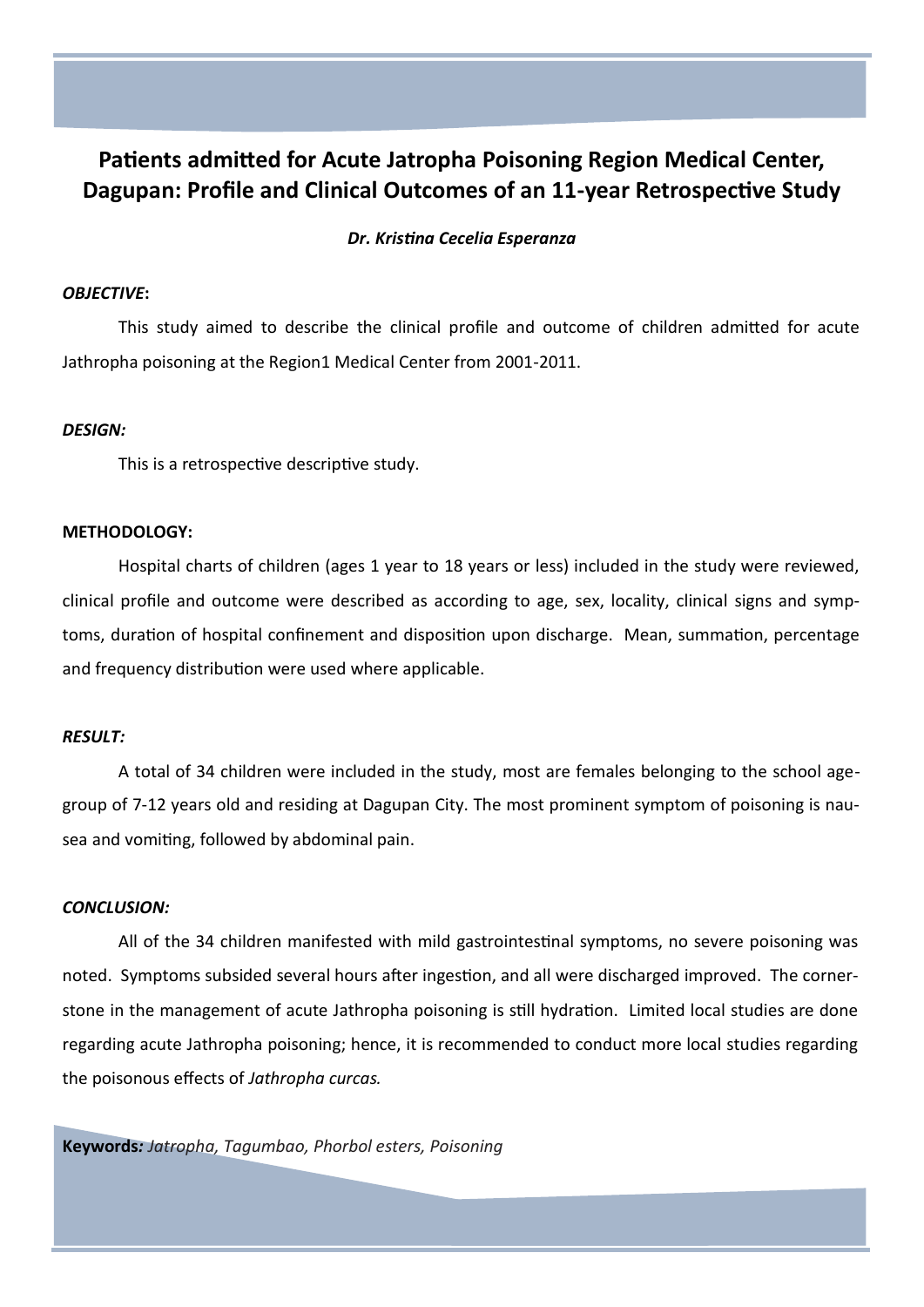## **Introduction**

[succulent plants,](http://en.wikipedia.org/wiki/Succulent_plant) [shrubs](http://en.wikipedia.org/wiki/Shrub) and trees (some are [decid-](http://en.wikipedia.org/wiki/Deciduous)ing in children in the Philippines. [uous,](http://en.wikipedia.org/wiki/Deciduous) like *[Jatropha curcas](http://en.wikipedia.org/wiki/Jatropha_curcas)* L.), from the family [Eu](http://en.wikipedia.org/wiki/Euphorbiaceae)[phorbiaceae.](http://en.wikipedia.org/wiki/Euphorbiaceae) The name is derived from [Greek](http://en.wikipedia.org/wiki/Greek_language) Medical Center, one of the biggest referral centers (*iatros* = physician and *trophe* = nutrition), hence in the north of Luzon, due to acute jathropa ingesthe common name physic nut. *Jatropha* is native to tion or what is locally known as "tagumbau" ingesCentral America and has become [naturalized](http://en.wikipedia.org/wiki/Naturalisation_(biology)) in tion. Details regarding the profile and outcome of many tropical and subtropical areas, including In-these local cases are presented. dia, Africa, and North America. Originating in the Caribbean, *Jatropha* was spread to Africa and Asia **General Objective** by Portuguese traders.<sup>1</sup>

known as *Tubang-bakod.* It is very common in and Region1 Medical Center from 2001 to 2011. about towns, found in thickets and hedges along roadsides. The name derives from its cultivation **Specific Objectives:** and use as a hedge or fence (bakod). The other common names are galumbang (Pampanga), kasla mitted for acute Jathropa poisoning at Region1 (Bisaya) , kirisol (Tagalog), tagumbau or tagumbau-Medical Center from 2001 to 2011 na-purau (Ilokano), tangan-tangan-tuba (Tagalog), purging nut tree, and big-purge nut (English). $<sup>2</sup>$ </sup>

As with many members of the family [Eu](http://en.wikipedia.org/wiki/Euphorbiaceae)[phorbiaceae,](http://en.wikipedia.org/wiki/Euphorbiaceae) *Jatropha curcas* contains compounds that are highly toxic. Its sap is a skin irritant, and ingesting as few as three untreated seeds can be fatal to humans  $.1$  As these plants are grown as an ornament they will often be found in gardens and public areas and therefore will be easily accessible. Jatropha are fruit bearing and the seeds have a pleasant taste, the plants are particularly attractive to children.<sup>2</sup> Furthermore, studies show that children are more susceptible to jathropha poisoning

Jatropha is a [genus](http://en.wikipedia.org/wiki/Genus) of approximately 175 poisoning is one of the 10 leading causes of poisonwhen they ingest the seeds of the plant. Jathropha

Every year children are admitted at Region 1

In the Philippines, *Jathropha curcas* is patients with acute Jatropha poisoning admitted at To describe the profile and the outcome of

1. To describe the clinical profile of children ad-

2. To determine the clinical outcome of children admitted for acute Jathropa poisoning at Region1 Medical Center from 2001 to 2011.

### **Materials and Methods**

The descriptive method was used in the study by doing a retrospective analysis of inpatient charts. Descriptive statistic was used for data analysis.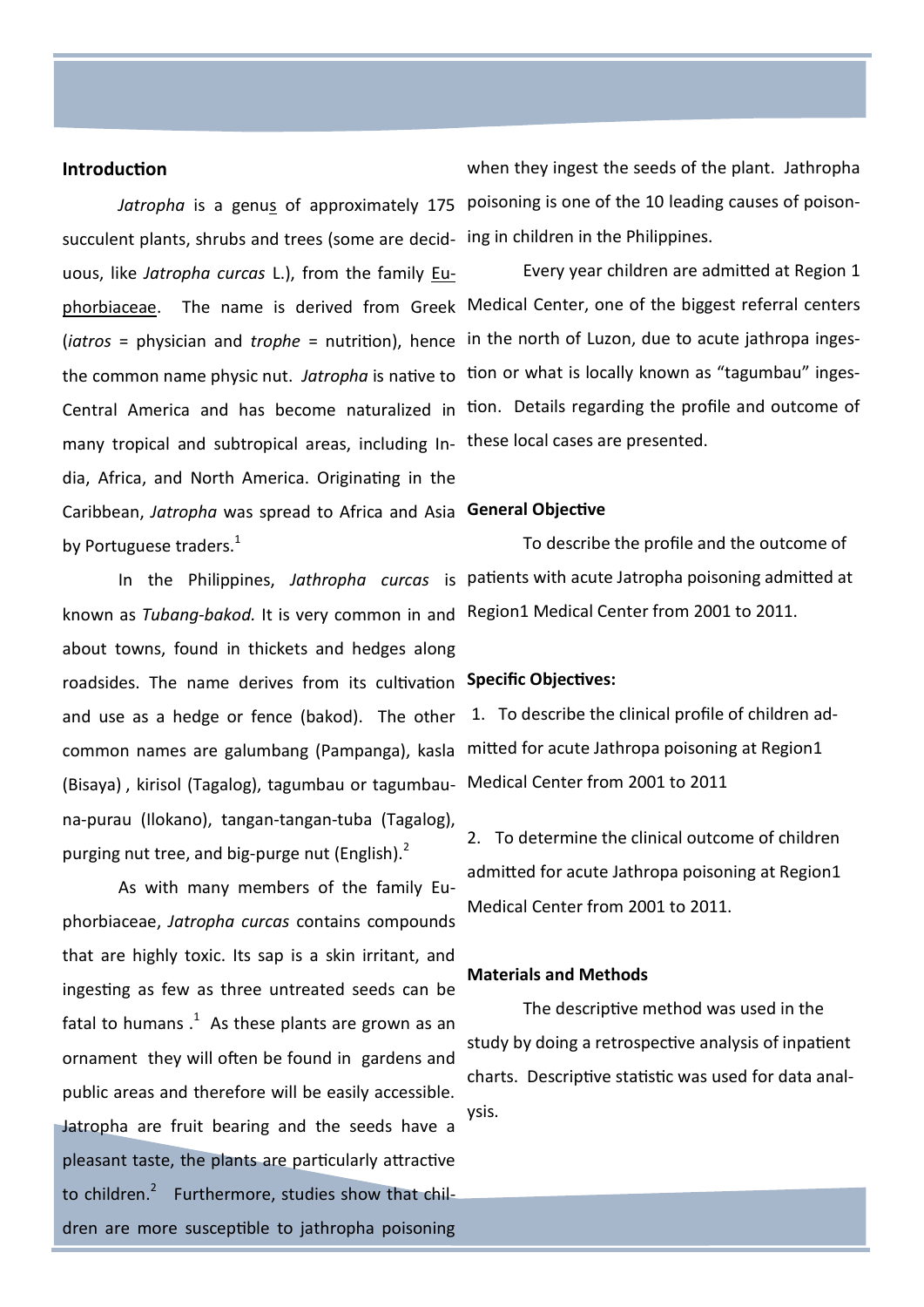Table 2 shows, most children admitted at Region 1 Medical Center due to acute Jathropa poi-duration of confinement) soning are from the locality of the City of Dagupan may be due to the proximity of the named munici-mostly due to financial reasons. All cases were dispalities to the hospital.

Table 2: Distribution According to locality

| Locality     | No. of Cases  | Percentage |
|--------------|---------------|------------|
| Dagupan      | 14            | 41 %       |
| Mangaldan    |               | 21 %       |
| San Fabian   |               | 26 %       |
| Calasiao     | $\mathcal{P}$ | 6 %        |
| Lingayen     | $\mathcal{P}$ | 6 %        |
| <b>TOTAL</b> | 34            | 100 %      |

Table 3 shows that all of the 34 children study population had nausea and vomiting and some signs of dehydration, with abdominal pain as second prominent symptom (53%) followed by weakness (50%). Only four (12%) of the 34 study population had diarrhea. Tachycardia or bradycardia was not seen in a any subject, though mean heart rate was 90 beats per minute.

| A. Signs and                   | No. of Cases | Percentage |
|--------------------------------|--------------|------------|
| Symptoms                       | n            | n/N        |
| Nausea & Vomiting              | 34           | 100 %      |
| Signs of Dehydration           | 34           | 100 %      |
| <b>Abdominal Pain</b>          | 18           | 53 %       |
| Weakness                       |              | 21 %       |
| Diarrhea                       | 4            | 12 %       |
| <b>B. Duration of Hospital</b> |              |            |
| Confinement                    |              |            |
| Less than 24 hours             | 21           | 62 %       |
| More than 24 hours             | 13           | 38 %       |
| Total                          | $N = 34$     | 100 %      |

Table 3: Clinical Profile (Signs & symptoms/

(41%) followed by nearby municipalities like San confinement, most of the study population were Fabian (26%) and Mangaldan (21%). Calasiao and discharged improved less than or equal to 24 Lingayen had 2 cases each (6 %). This distribution hours. The rest were discharged after 24 hours, With regards to the duration of hospital charged with improved disposition.

### **Discussion**

*Jatropha curcas* is a large coarse annual shrub or small short lived tree which can grow 3.5 to 4.5 metres (8-15 feet) tall. It has thin, often greenish bark which exudes copious amounts of watery sap when cut. The roots, stems, leaves seeds and fruits of the plant have been widely used in traditional folk medicine in many parts of West Africa. The leaves are dark green; alternate, simple, ovate to slightly lobed with 3-5 indentations. The fruit looks attractive and closely resembles the cashew fruit, though it bears no relationship to the latter. The meat of the seeds are white and oily in texture and are reported to have an agreeable taste.<sup>6</sup>



Figure *Jathropa curcas* plant with fruits and seeds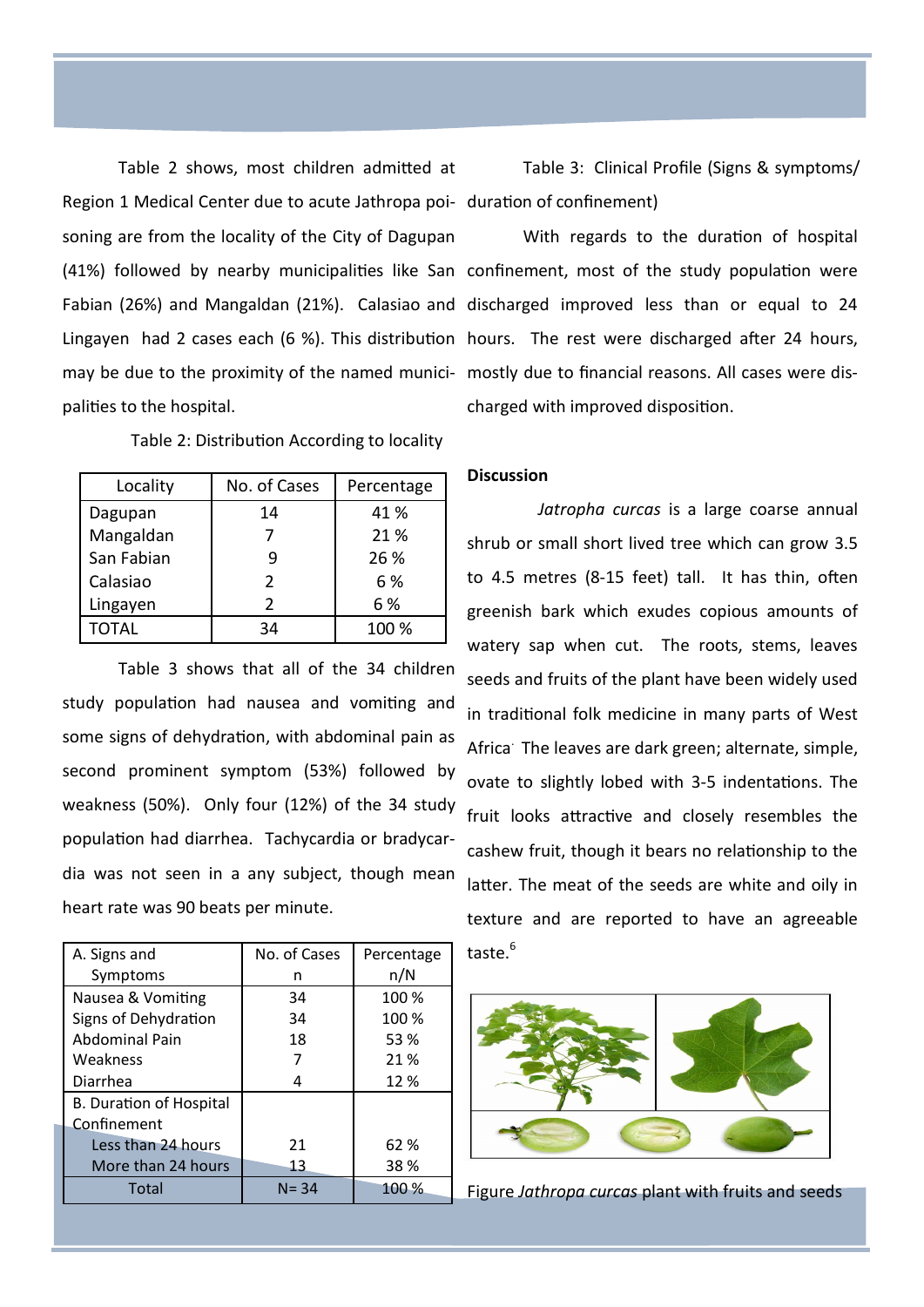bility.

children study population belong to the school age ranting its inclusion as a differential.<sup>4</sup> group. It is very common in and about towns, in thickets and hedges along roadsides. Children usu-charged improved less than or equal to 24 hours ally pass them on their way to school and alongside probably due to mild poisoning. The poisonous play areas. They are attractive to children, having a property of the jathropa plant is mainly due to toxpleasant taste. Twenty-one out of the 34 cases or albumin called curcin, ricin and cyanic acid, related 62% are girls which may imply girls getting easily to ricinoleic acid.<sup>4</sup> In recent studies, phorbol esters attracted to their flowers and plants.

ed with it can be explained by the accessibility and proximity of the hospital to the areas in particular.

hydration. Cardiac rate seem unaffected though the naturally in many plants of the family Euphorbiamean heart rate was 90 beats per minute.

The main reasons for admission due to abnormalities. There may be CNS and cardiovascujatropha poisoning were for some signs of dehydra-lar depression. In one report, atropine-like effects tion and further observation. Most of acute jathro-developed eight hours after ingestion of Jatropha pa poisoning in children happen during the months multifida.<sup>3</sup> Symptoms include sweating, dry skin of February, March and April which is the fruit-and mouth, slight mydriasis, mild tachycardia and bearing season of Jathropa curcas, the Philippine flushing of facial skin which may persist for hours.<sup>2</sup> summer months; hence, its accessibility and availa-However miosis may also present injatropa intoxi-According to age group, 25 out of the 34 miosis resemble organophosphate poisoning warcation. The combination of vomiting, diarrhea and

Geographic incidence of poisoning associat- agents in addition to the mentioned lectins.<sup>5</sup> Majority of the study population was dishave been identified as one of the main toxic

Nausea and vomiting and some signs of de-activity. The phorbol esters mimic the action of dihydration, with abdominal pain are the most com-acyl glycerol, activator of protein kinase C, which mon clinical manifestations, cause of admission of regulates different signal transduction pathways the patients. Weakness can be explained by the de-and other cellular metabolic activities. They occur In severe jatropha poisoning, these symp-even at very low concentrations, show toxicological toms progress to hemorrhagic gastroenteritis and manifestations in animals fed diets containing dehydration. Polydipsia can be extreme and saliva- them. This toxicity limits the use of many nutritive tion and sweating may occur. There may be skele-plants and agricultural by-products containing tal muscle spasm. Intense hyperpnea is seen to- phorbol esters to be used as animal feed.<sup>6</sup> A study gether with hypotension and electrocardiographic was done on the effects of Jathropa curcas phorbol Phorbol esters are the tetracyclic diterpenoids generally known for their tumor promoting caeae and Thymelaeaceae. The phorbol esters,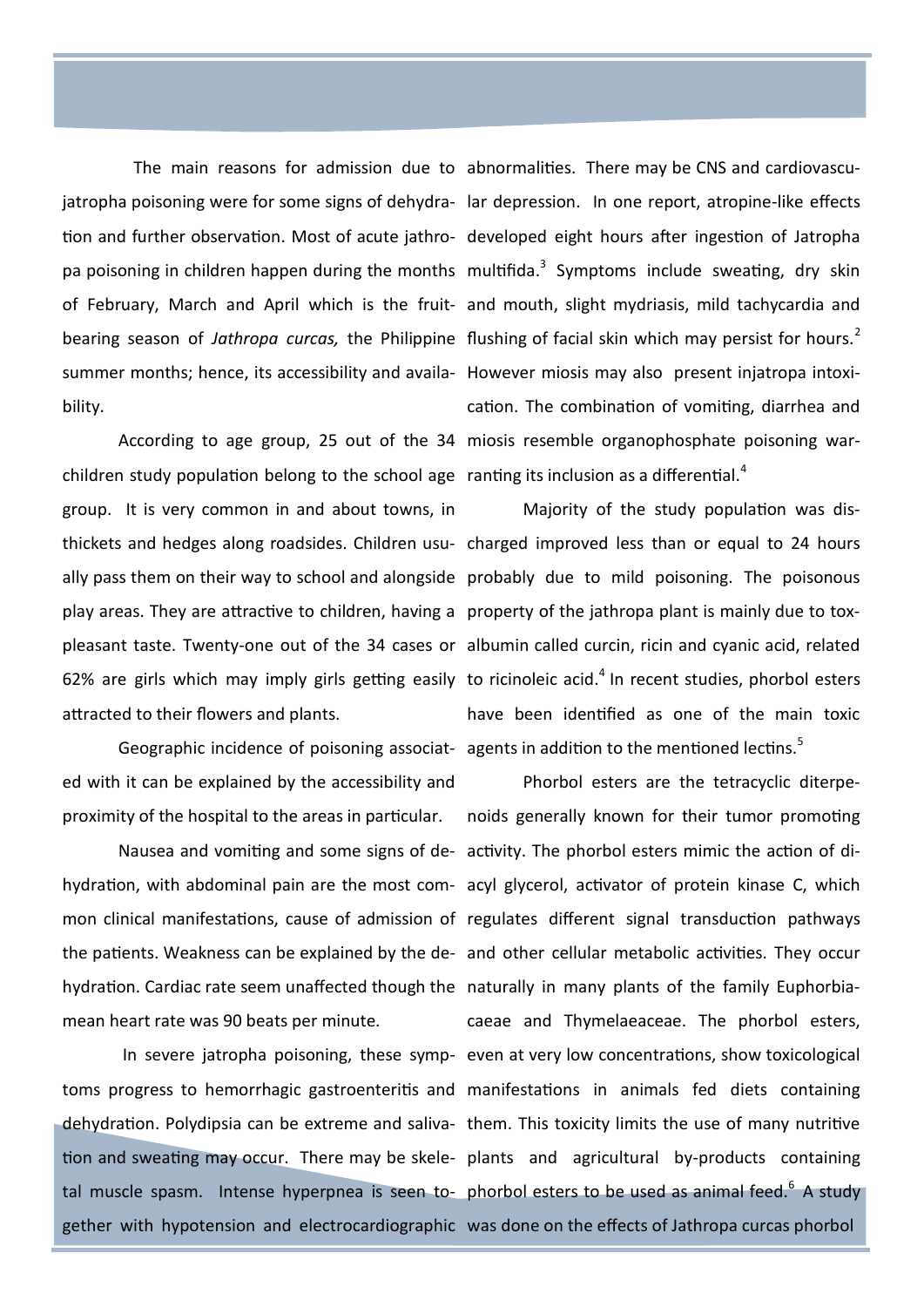esters in mice revealing histopathological findings of diffused haemorrhages in lung, and glomerular sclerosis and atrophy in kidney. Multiple abruption of cardiac muscle fibers and anachromasis of cortical neurons.<sup>7</sup>

Detoxification or complete removal of the potent toxins present in jatropa oil is essential before its use in industrial applications or human medicine.<sup>8</sup> Curcin is a phytotoxin (toxalbumin) found mainly in the seeds and also in the fruit and sap. Phytotoxins or toxalbumins are large, complex protein molecules of high toxicity.<sup>3</sup> Toxalbumin ricin causes severe vomiting and diarrhea, dehydration, shock, and renal and hepatic impairment. It also has cardiotoxic and hemolytic effects which may cause death.<sup>9</sup>

ous, seeds have the highest concentration of ricin; nation.<sup>5</sup> Hydration, either by voluntary water inthus, highly poisonous.<sup>4</sup> All cases of systemic poi- gestion or intravenous fluid administration, to soning have resulted from ingestion of plant mate-replace fluid lost due to vomiting and diarrhea is rial (in most cases the seeds).<sup>3</sup> In some instances as critical. Treatment is essentially symptomatic and few as three seeds have produced toxic symptoms. supportive. Further critical analyses and investiga-It has been suggested that there may be two strains tions are fluid and electrolytes, acid-base status, one with toxic seeds and one without. Curcin, the complete blood count, and renal and hepatic funcphytotoxin or toxalbumin found in Jatropha curcas tion. Monitor level of consciousness. Specific is similar to ricin the phytotoxin found in the castor therapy may be indicated for hemorrhagic gastrobean. The minimum lethal dose of ricin, when ad- intestinal damage, skeletal muscle and gastroinministered by injection, may be as small as 1 x 10<sup>-7</sup> tesinal spasm, excessive salivary secretions and % of body weight, although oral toxicity is probably hemoglobinuria.<sup>3</sup> Alkalinize urine to minimize several hundred times less. Children toxicity is effects of hemoglobinuria, treat hemorrhagic gassame as adult with a few as 1-3 seeds producing trointestinal damage same as for peptic ulcers, toxic symptoms.<sup>12</sup>

Though it is commonly believed that roasting process detoxifies the seeds, catastrophies have been reported even after eating roasted seeds. A study revealed that roasting of seeds inactivated almost 100% of trypsin inhibitor activity. Although lectin activity is reduced on roasting, it was still present in high amounts. Saponins, phytate and phorbol esters were not affected by roasting.<sup>14</sup>

Though all parts of the plant are poison-activated charcoal and a cathartic to hasten elimi-The management of Jatropha poisoning is similar to that for the castor bean (Ricinis). Decontamination is indicated for all known or suspected poisonings. There is no antidote. In all cases of ingestion or suspected ingestion, if possible induce emesis within 1-2 hours of ingestion with Ipecac syrup or perform gastric lavage with and observe for CNS depression with initiation of